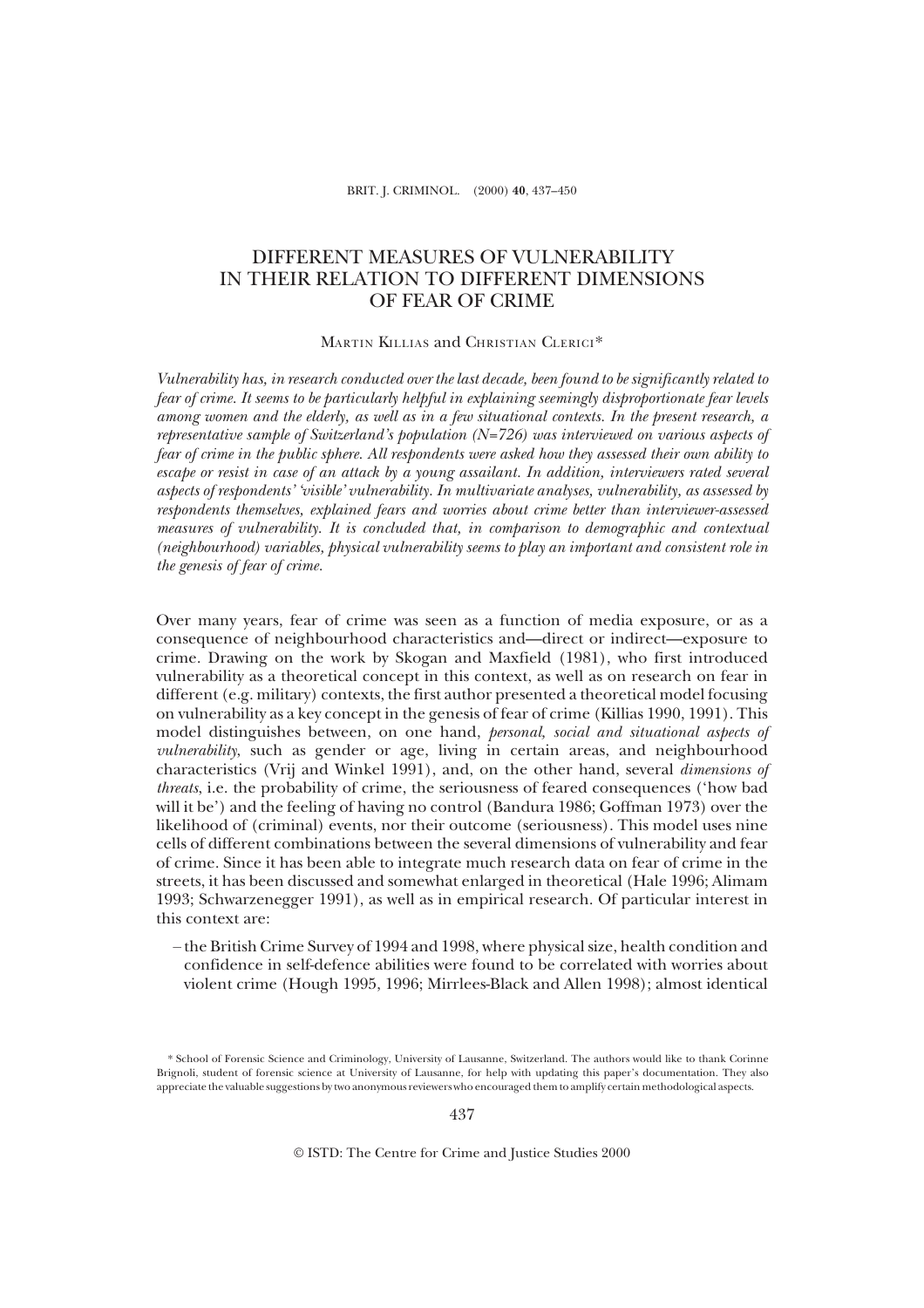questions were asked during the 1987 Swiss Crime Survey, with very similar results (Killias 1989: 162);

- the German Survey on Victimization and Fear of Crime in 1993, where indirect measures of vulnerability turned out to be more correlated with fear of crime than age (Greve *et al.* 1996: 77–82);
- the work by Fisher and Nasar (1992, 1995) on situational aspects of vulnerability, i.e. certain characteristics of the physical (spatial) environment ('hotspots of fear') which increase objective vulnerability (perceived exposure and loss of control) and, thus, fear.

The empirical relevance of the model remains relatively open, especially for the validity of empirical measures of personal, social and situational vulnerability; there also remains the question in what sense vulnerability relates to risk assessment (Walklate 1997). Usually, besides the examples mentioned above, personal vulnerability continues to be measured by sex and age, as it was in Skogan and Maxfield (1981). Even if alternative measures of vulnerability are used, it remains open how valid subjective indicators of (perceived) vulnerability are, as opposed to objective measures such as, for example, physical handicaps.

The present research tries to test empirically the validity of a variety of objective and subjective measures of personal vulnerability, and to see their impact on fear of crime in six different situational contexts. Since the data reported here were not collected during a crime survey, the dimension of victimization and its impact on fear of crime cannot be assessed. However, earlier research has shown fear to be, at best, moderately and inconsistently associated with victimization in cross-sectional research (Hough 1996; Schwarzenegger 1991; Killias 1989). Since the focus of this paper is on the relevance and validity of different measures of vulnerability in relation to several dimensions of fear of crime, the lack of data on victimization among respondents should not affect the conclusions too much.

# *Survey Methodology*

# *Sample*

The present survey was undertaken to test several indicators of fear and vulnerability. The long-term goal was to select a few valid measures to be used in surveys designed to monitor public opinion on crime, fear of crime and attitudes to punishment over the next ten years.1 For that purpose, a sample of 726 Swiss nationals was personally interviewed during November 1997; they were selected according to a combined random-quota sampling method which has been developed and standardized over several years. Selection variables were town of residence2 (randomly selected), gender, age and professional status (selected by the interviewer according to quotas).3 This

<sup>&</sup>lt;sup>1</sup> These repeated (annual) surveys will be conducted by the Gesellschaft für Sozialforschung. We thank the GfS staff and particularly Dr Vera Herrmann and Alex Martinovits for careful execution of the field work and valuable help in analysing potential interviewer effects.

<sup>2</sup> No interviews take place in the interviewer's area of residence.

<sup>&</sup>lt;sup>3</sup> No interviewer conducted more than 20 interviews.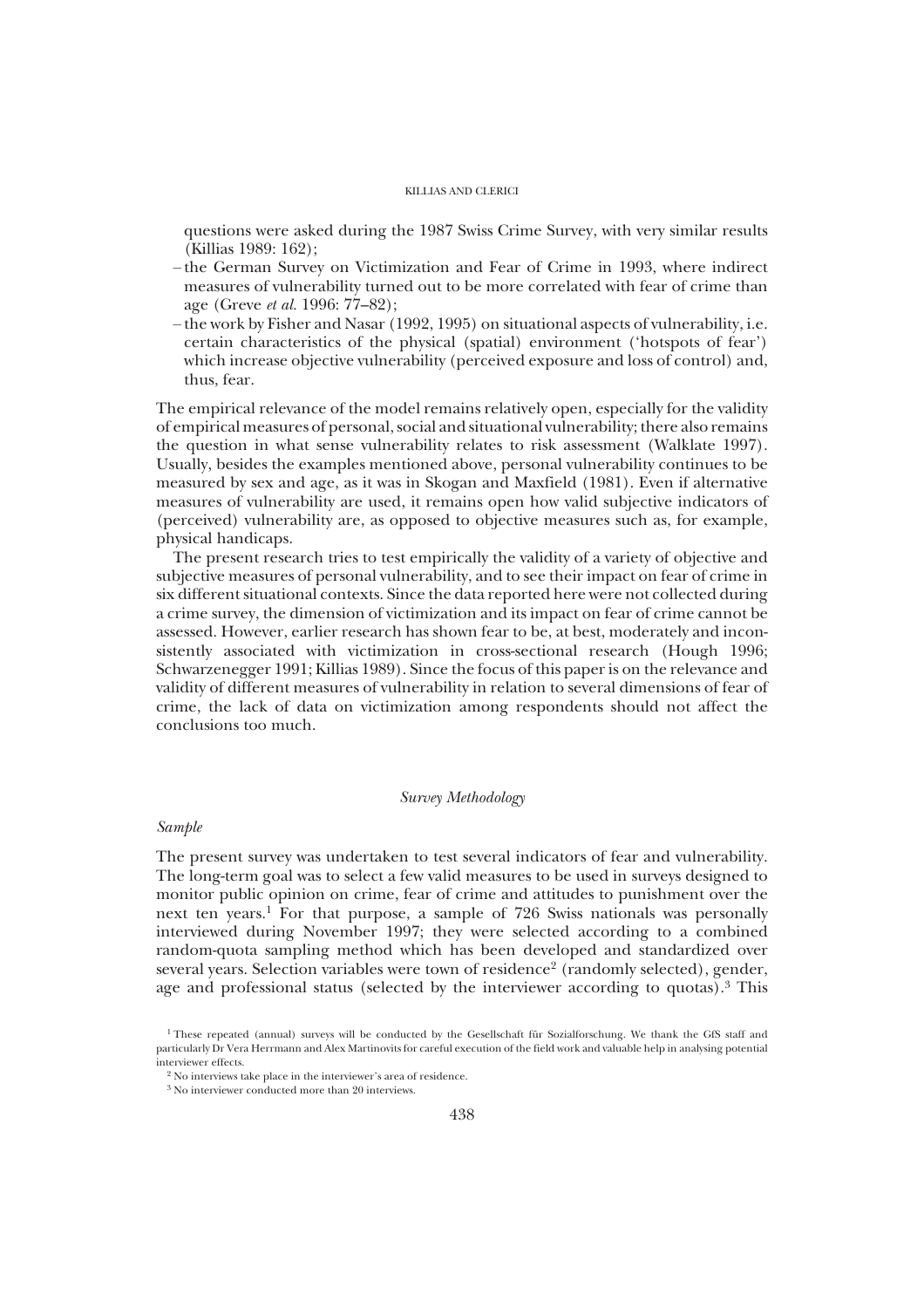method produces results of perfectly acceptable reliability, especially if, as here, correlations are in the centre of interest. The sample is representative for the Swiss population aged 18 to 84 in the German as well as in the French-speaking parts of the country.4

#### *Interviews*

The interviewers did not get special training for this particular survey, since they belong to a staff dealing with similar surveys several times per year. Most interviews took place at the respondent's home.<sup>5</sup> The ratings (e.g. of the respondent's vulnerability) were, in most cases, added by the interviewer shortly after the interview had been completed. They did not know, however, the hypotheses behind the interview questions and ratings. More than 10 per cent of the interviews have been controlled by the survey institute.

Interviewer assessments of respondent characteristics could not be subjected to tests of interrated reliability. Special attention will, therefore, be given to potential effects of interviewer characteristics on responses given during the interview, and on interviewer ratings of respondent and area characteristics.

# *Measures of Fear of Crime*

The respondents were asked, among other things, several questions concerning fear of crime in different contexts.6 Three questions ask *how the respondent feels*, <sup>7</sup> i.e. safe or unsafe, *after 10 p.m.*, while

- (a) walking in his her own neighbourhood,
- (b) riding in public transportation (train, bus, tram),
- (c) walking home from the train/tram/bus stop.

Wherever relevant, respondents were excluded from the analysis if, *for reasons unrelated to fear of crime*, they were never likely to be in the situation in question (e.g. if they said they never went out, or never used public transport); on the other hand, respondents were considered as fearful if they avoided those situations out of fear of crime. In order to be able to consider this group as fearful without questionable interpretations, all items on fear were dichotomized.8

Independent of their own feelings of safety, respondents were asked how safe they viewed elderly people and young women in their own (i.e. the respondent's) neighbourhoods. A further question concerned safety measures taken while going out, i.e. whether or not the respondent usually avoided certain streets, places or people while walking after 10 p.m. in his/her neighbourhood. Finally, respondents were asked how

<sup>4</sup> Given the small size of the Italian-speaking parts of Switzerland (5 per cent of the national population), it is standard practice to exclude these regions in surveys with less than 5,000 respondents.

<sup>5</sup> Since this was not always the case, it was decided to ask the respondent about the characteristics of his area of residence, rather than to use interviewer ratings.

<sup>&</sup>lt;sup>6</sup> The full questionnaire (in French or German) with frequencies can be obtained from the authors.

<sup>7</sup> Response categories were: (1) very safe, (2) fairly safe, (3) fairly unsafe, (4) very unsafe, (5) never go out because of fear of crime, (6) never go out for reasons unrelated to fear of crime, (7) don't know, (8) no answer.

<sup>8</sup> Thus, those answering feeling very or rather unsafe, or never to be in the situation in question out of fear of crime, were considered as *fearful*; those who said feeling very or rather safe, were considered as *not fearful*.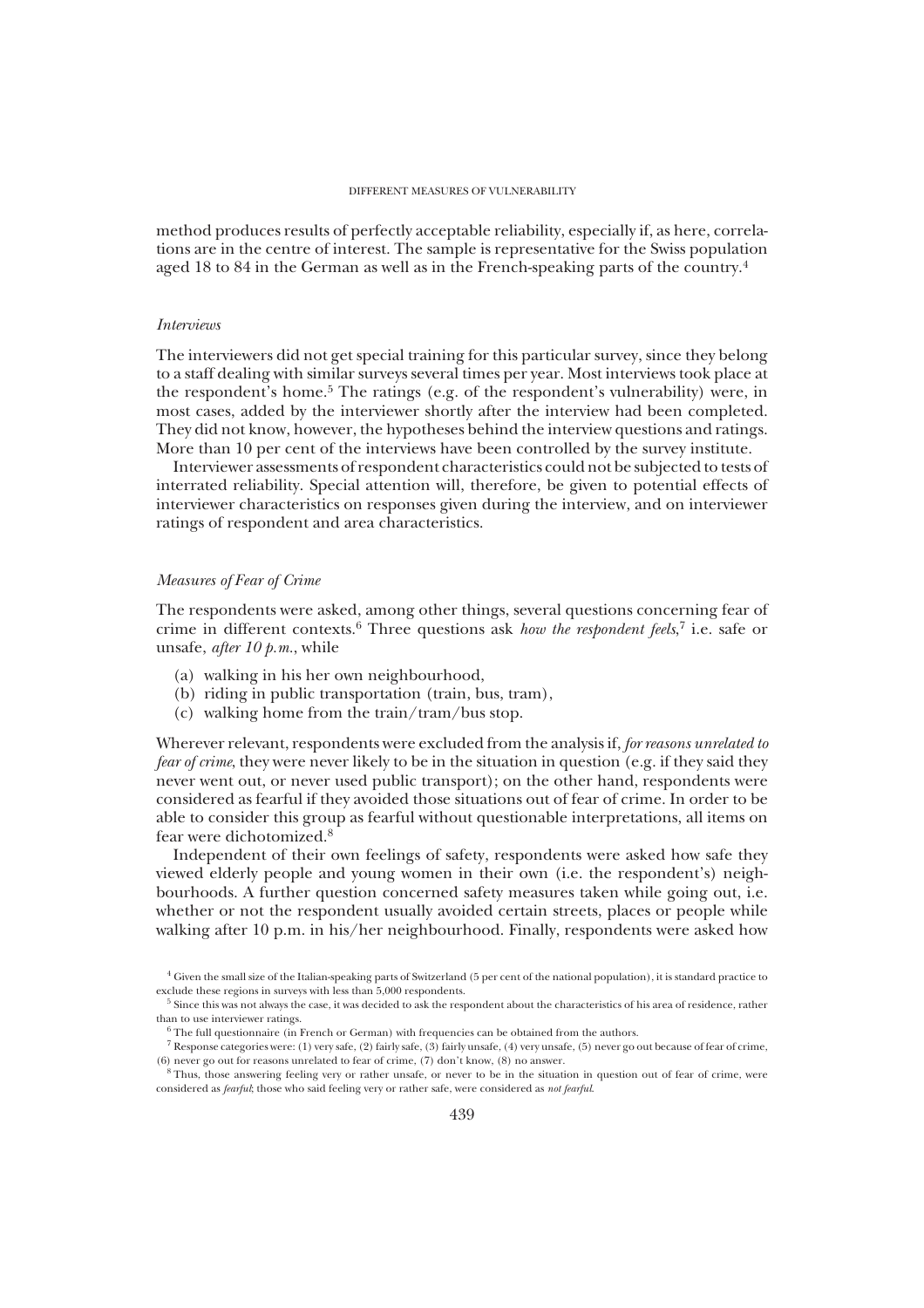they rated the likelihood of their house or apartment being broken into during the next 12 months.

Concerns for personal safety turned out to be about as prevalent as in former crime surveys of this kind (Schwarzenegger 1991; Killias 1989).<sup>9</sup> Roughly between one fifth and one fourth admitted feeling very or somewhat unsafe, and 30 per cent said they avoided places or people, while walking at night in their own neighbourhood and certain streets, The most prevalent was, interestingly, the expectation of burglary within the next 12 months (36 per cent).

# *Measures of vulnerability*

As in the Swiss survey of 1987, respondents were asked how they assessed their chances in the event of an assault on a lonely street by a young, unarmed man, i.e. whether they felt able to *flee or to defend themselves*, or whether they *expected to succumb under such circumstances*. <sup>10</sup> In the present research, however, advantage was taken of the fact that personal interviews allowed direct contact between the interviewer and the respondent. Therefore, certain aspects of vulnerability could be assessed through visual ratings, rather than merely through verbal questioning. Therefore, interviewers were asked to rate silently a certain number of physical characteristics of the respondent, such as

- (a) his weight, $11$
- (b) the presence of physical handicap, $12$
- (c) the respondent's physical shape (health condition) in general,13
- (d) his/her self-confidence, $^{14}$
- (e) his/her likely vulnerability in case of a (hypothetical) attack, i.e. whether he/she might be an 'easy' victim from, for example, a mugger's viewpoint.15

In addition, respondents were asked about characteristics of their place of residence, and composition of their household. In this connection, they were asked whether or not graffiti was common on the walls in their neighbourhood, whether garbage was left on the streets, or whether people they might view as 'strange' hung around there. Another question concerned the proximity of a forest, a park, or a wasteground near their house or apartment.

 $9$  For details, see the raw data which can be obtained from the authors.

<sup>&</sup>lt;sup>10</sup> The response categories were: (1) I'm sure I'd be able to escape or to defend myself, (2) I'd probably be able to escape or to defend myself, (3) it depends, (4) I'd probably give in, (5) I'm sure I'd give in, (6) don't know, (7) no answer. For the following analyses, the categories (1) and (2), on one hand, and (4) and (5), on the other hand, were combined. Respondents falling in the remaining categories were excluded.

<sup>&</sup>lt;sup>11</sup> The wording was: How would you rate the respondent's weight? (1) clearly under the norm, (2) rather under the norm, (3) normal, (4) rather over the norm, (5) clearly over the norm, (6) don't know.

<sup>&</sup>lt;sup>12</sup> Does the respondent suffer from any visible handicap? (1) no, (2) yes, he/she walks with difficulty (limping), (3) yes, he/she uses a stick or walks on crutches, (4) yes, he/she uses a wheelchair, (5) yes, he/she suffers from heart or breathing problems (e.g. asthma), (6) yes, he/she suffers from blindness or problems with visual orientation, (7) yes, he/she is hard of hearing, (8) other (specify), (9) don't know.

<sup>&</sup>lt;sup>13</sup> How would you rate the respondent's physical shape, given his/her age? (1) healthy, fit, (2) about average, (3) unhealthy, not fit, (4) don't know.

<sup>14</sup> Does the respondent give you the impression of being self-confident? (Yes/fairly/not really/no/don't know)

<sup>&</sup>lt;sup>15</sup> Would you say the respondent might be an 'easy' victim from the point of view of an eventual assailant, such as, for example, a mugger ? (Yes/probably/probably not/no/don't know).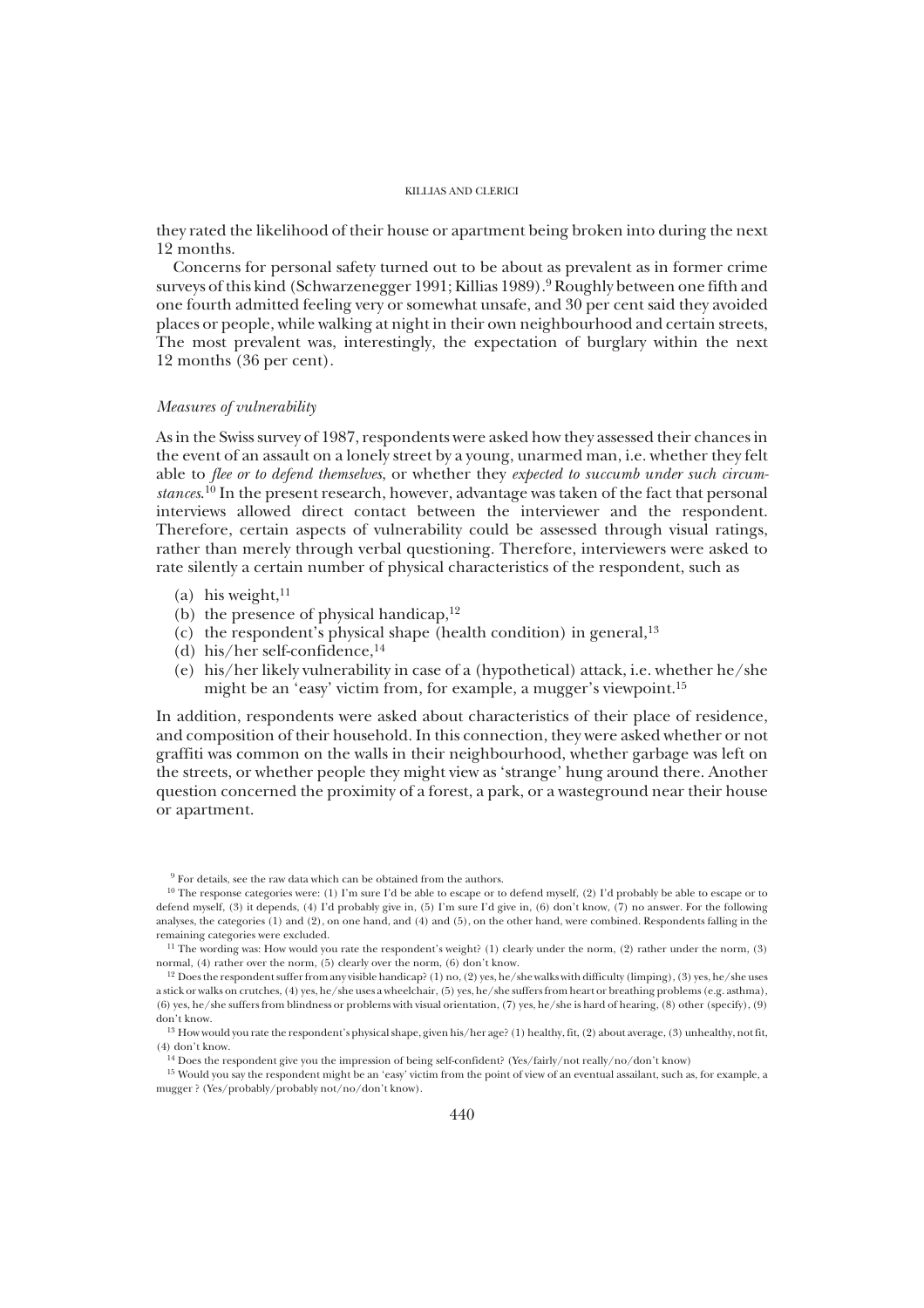# *Interviewer effects on responses and ratings*<sup>16</sup>

In order to identify possible interviewer effects, all answers given by respondents in relation to fear of crime, as well as all interviewer ratings, were correlated with sex and age of both the interviewer<sup>17</sup> and the respondent.

It turned out that *interviewer's age*, if simultaneously controlled for *gender*, is significantly (p <.05)18 associated with only one measure of *fear of crime*, i.e. perceived problems in neighbourhood streets (litter, vandalism, 'strange' people; gamma =.263); those interviewed by younger interviewers were more reluctant to admit or perceive neighbourhood problems. The *interviewer's gender* was, after control for *age*, significantly associated with perceived burglary risks (if the interviewer was older than 40, gamma =.456), perceived problems in neighbourhood streets (if the interviewer was younger than 40, gamma =.350) and perceived vicinity of 'dark' areas (parks, forests, waste areas etc.; if the interviewer was older than 40, gamma =.370). In these cases, respondents were less inclined to admit perceived neighbourhood problems in front of a female interviewer; on the other hand, respondents were more ready to say burglary was likely over the next year if the interviewer was female.

All other items on perceived risks and fear, including fear in the streets after 10 p.m., avoiding certain areas after 10 p.m., and worry for third parties (elderly persons and young women), were not significantly related to interviewer's age and gender. It may be that admitting certain concerns, such as 'strange' people hanging around in one's neighbourhood, is considered as 'undesirable' and will, therefore, be concealed in front of an interviewer who, according to certain criteria, might be perceived as less sympathetic to such attitudes. Other items, however, may be more related to factual information, such as avoiding certain streets, and will consequently be admitted independently of interviewer characteristics.

As far as interviewer *ratings* of respondent characteristics (e.g. his/her *vulnerability*) are concerned, a moderate effect of the female interviewer's age could be found in connection with assessments of the respondent's physical condition (gamma =.262) and vulnerability ('easy' victim, gamma =.196); here, older interviewers tended to see the respondent more optimistically. The interviewer's gender had an impact only on assessments of physical handicap of the respondent, in the sense that male interviewers were more often inclined to note them. In other words, more 'vulnerable' (i.e. female and older) interviewers had a slight tendency to rate the respondent as less vulnerable. It should be noted, however, that all the other respondent characteristics were unaffected by the interviewer's sex and age. Even more important, in view of the following analyses, is the finding that the respondent's *self-assessed vulnerability* (in case of a hypothetical attack) is in no case significantly associated with the interviewer's sex and age.

In the case of vulnerability (i.e. being an 'easy' victim), special attention has been given to characteristics of interviewers and respondents in those cases where self-assessments of vulnerability by the respondent did not match with interviewer ratings. Such *disagreement*

<sup>&</sup>lt;sup>16</sup> The detailed results for this part of the paper can be obtained from the authors on request.

<sup>&</sup>lt;sup>17</sup> Forty per cent of the interviews were conducted by a person younger than 40, 46 per cent by an interviewer aged between 40 and 64, and 7 per cent by a person aged 65 or older. Younger respondents (below 39) tended to be slightly more often interviewed by men than on average (41, as against 37 per cent).

<sup>18</sup> The Mantel-Haenszel-Test for linear association was used in these analyses.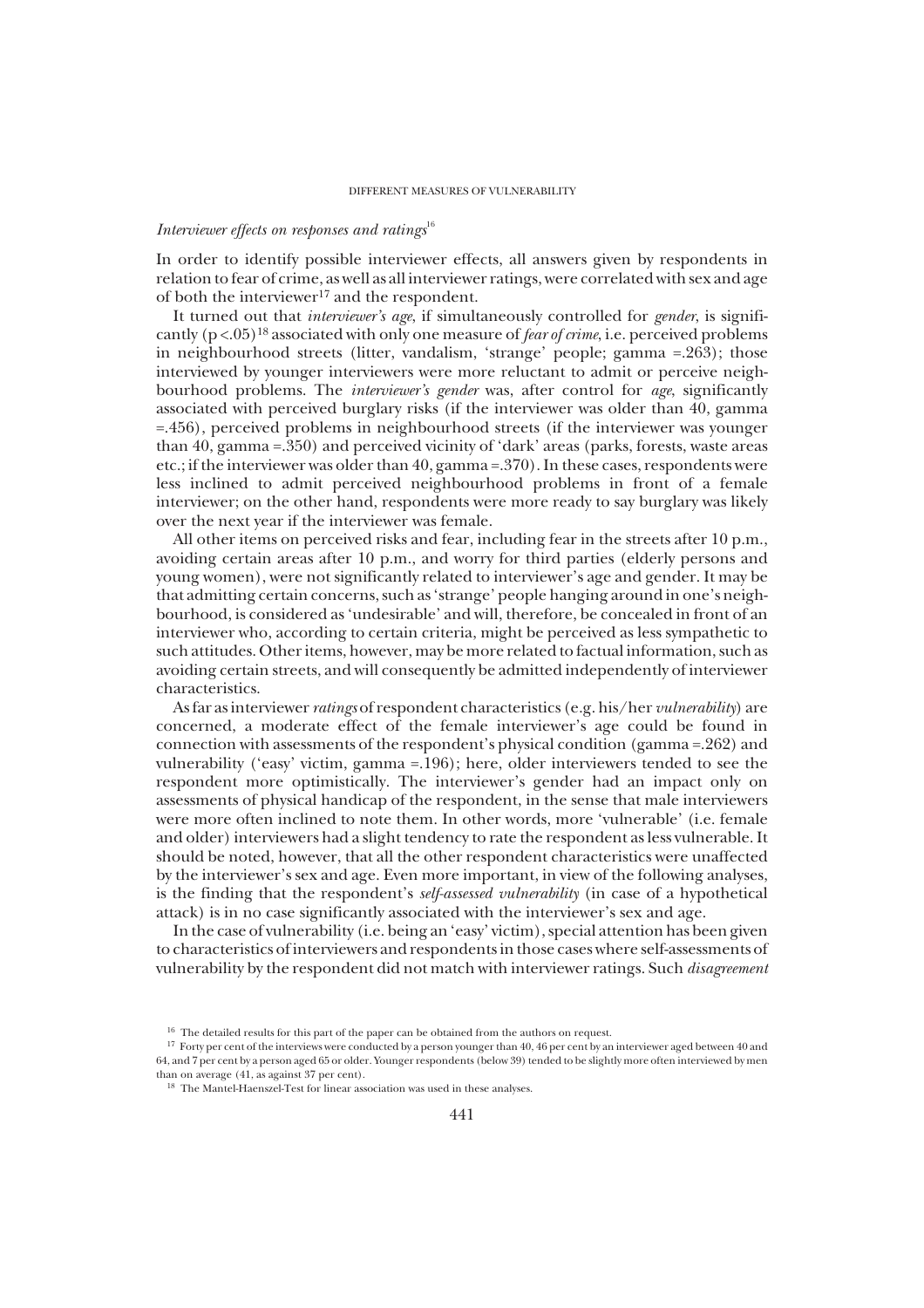was more frequent (52 per cent) when the interviewer rated the respondent as vulnerable than when the respondent did so himself or herself (36 per cent). It concerned predominantly respondents below 65 who were rated as vulnerable, but who still saw themselves as capable of escaping or fighting back in the case of an attack, whereas older respondents saw themselves rather as more vulnerable than the interviewer did. In other words, one's own sense of vulnerability tends to increase more slowly with age than the judgement of an observer, especially before the age of 65. The kind of disagreement was unrelated to the respondent's gender. However, an important finding is that the frequency or the direction of disagreements is in no way related to the *interviewer's age or gender*.

Overall, these findings are in line with a long experience in survey research that interviewer effects, i.e. biases in favour of socially desirable responses, may be more problematic in connection with items related to attitudes, than in the domain of factual information. For future research on fear of crime and vulnerability, it would be advisable to consider moderate interviewer effects in relation to measures of fear which are somehow related to attitudes towards deviants and deviance, whereas measures of vulnerability may be less problematic.

# *Results*

## *Correlations between different measures of fear*

Certain measures of fear of crime are highly correlated, whereas others are at best moderately correlated (Table 1).

The simple correlations suggest that 'fear of crime' is highly dependent on situational circumstances. Fear while walking alone at night in the neighbourhood is, plausibly, almost perfectly correlated (.98) with fear while walking home at night from the train, bus or tramway stop, and fear while riding in public transportation (.90). Concern for the safety of elderly people or young women is only moderately correlated with measures of personal fear, suggesting that respondents assess their own risk quite independently of others. Precautions taken while going out, such as avoiding certain streets, are more highly correlated with measures of personal fear than with worries about crime risks for

|                          |          | <b>Street</b> |          | Public<br>transport |                  | Way home |                  | Precautions |               | Elderly and<br>women |
|--------------------------|----------|---------------|----------|---------------------|------------------|----------|------------------|-------------|---------------|----------------------|
|                          | $\gamma$ | N             | $\gamma$ | N                   |                  | N        | $\gamma$         | N           | $\mathcal{U}$ | N                    |
| Public transport         | .90      | 631           |          |                     |                  |          |                  |             |               |                      |
| Way home                 | .98      | 640           | .94      | 624                 |                  |          |                  |             |               |                      |
| Precautions              | .81      | 676           | .66      | 611                 | .71              | 620      |                  |             |               |                      |
| Elderly and women        | .67      | 686           | .63      | 616                 | .56              | 627      | .33              | 660         |               |                      |
| <b>Expected burglary</b> | .24      | 652           | .27      | 591                 | .18 <sup>a</sup> | 602      | .15 <sup>a</sup> | 651         | .33           | 630                  |

TABLE 1 *Simple correlations (gamma) between different measures of fear of crime.*

a p < .05.

p is always < .01, except where indicated.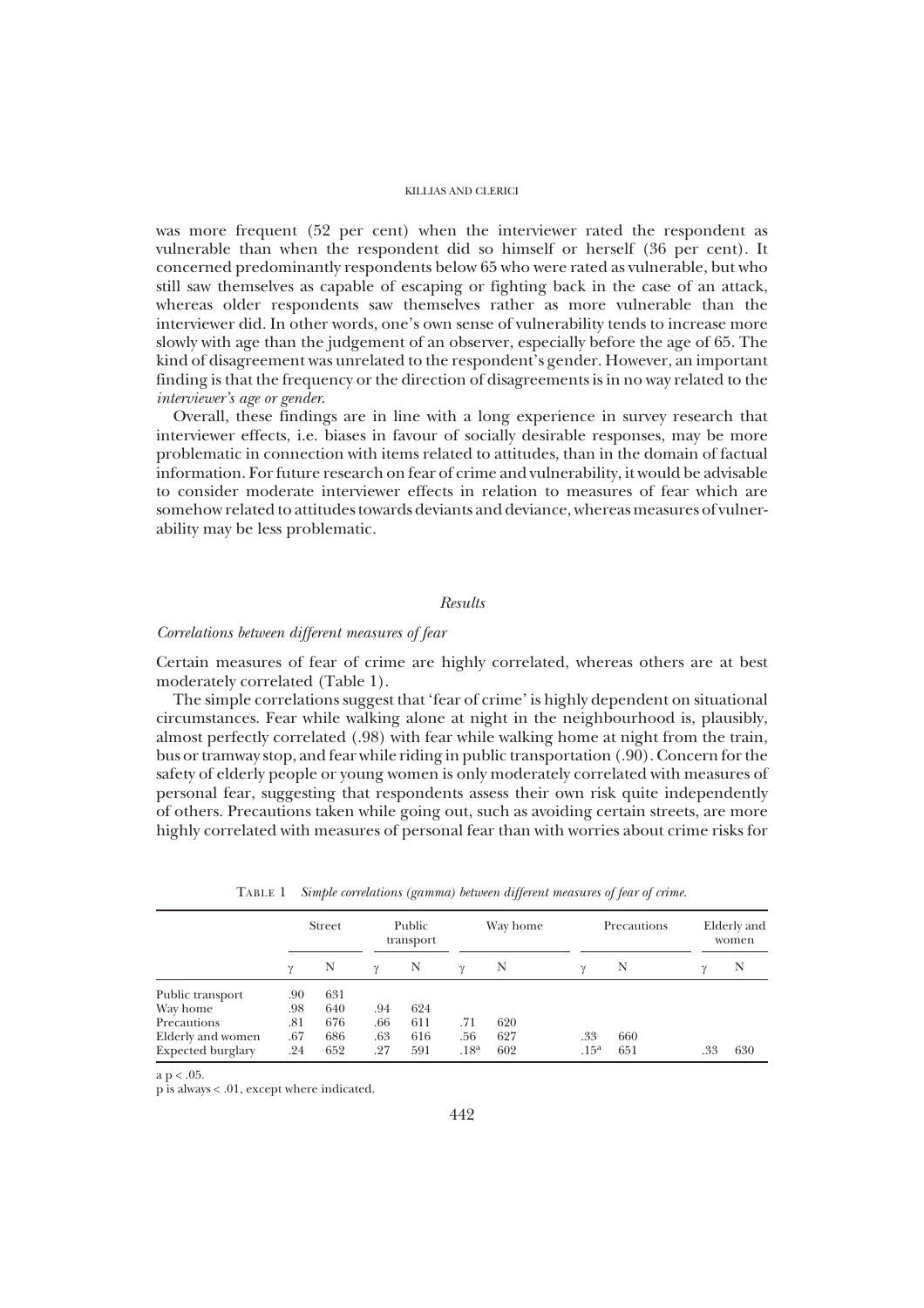the elderly and women, or about burglary. Finally, burglary risks for the home are assessed independently of measures of personal fear in the streets. Thus, fear of crime and worries seem to depend on situational circumstances, as others have suggested (Fisher and Nasar 1995; Hale *et al.* 1994; Nair *et al.* 1993), rather than on personal characteristics alone. Given the highly variable size of the correlations, it seems preferable19 to analyse the several dimensions of fear and worries separately, rather than to combine them in a single index. The multivariate analyses have indeed shown that models based on one single dimension do better than those based on an index of fear and worries about crime.

### *Correlations between different measures of physical vulnerability*

Given the absence of research on the validity of various measures of physical vulnerability in relation to fear of crime, several—admittedly subjective—interviewer ratings of physical characteristics were used to corroborate respondents' self-assessed vulnerability (Table 2).

The simple correlations given in Table 2 suggest that physical vulnerability is a complex concept, with likely interactions of social, bodily and psychological aspects. The correlation between interviewers' and respondents' assessments of vulnerability (i.e. inability to escape or defend) is very high (.83) in case of an assault. Thus, the 'easy victim' concept seems to have some 'real' meaning. Being an 'easy' victim is, however, not merely a matter of certain physical traits or shape, such as an abnormally high or low body weight, suffering from a visible handicap, or a lack of self-confidence, although, as the correlations indicate, such aspects are of some importance. However, being an 'easy' victim, as assessed by the interviewer, is most strongly related to self-admitted vulnerability during the interview. This verbal measure of vulnerability also has the practical advantage of being available in the case of interviews without direct face to face contact between the respondent and the interviewer.

|                  |          | Self-assessed<br>vulnerability |          | Interv. ass.<br>vulnerability |          | Self-<br>confidence |          | Physical<br>shape | Handicaps         |     |
|------------------|----------|--------------------------------|----------|-------------------------------|----------|---------------------|----------|-------------------|-------------------|-----|
|                  | $\gamma$ | N                              | $\gamma$ | N                             | $\gamma$ | N                   | $\gamma$ | N                 | $\gamma$          | N   |
| Interviewer-ass. |          |                                |          |                               |          |                     |          |                   |                   |     |
| vulnerability    | .83      | 488                            |          |                               |          |                     |          |                   |                   |     |
| Self-confidence  | .61      | 497                            | .86      | 704                           |          |                     |          |                   |                   |     |
| Physical shape   | .70      | 491                            | .82      | 702                           | .76      | 715                 |          |                   |                   |     |
| Handicaps        | .61      | 490                            | .67      | 695                           | .56      | 713                 | .84      | 706               |                   |     |
| Weight           | .41      | 492                            | .35      | 702                           | .47      | 715                 | .21      | 714               | .72 ( $p > .05$ ) | 706 |

TABLE 2 *Simple correlations (gamma) between different measures of physical vulnerability*<sup>a</sup>

<sup>a</sup> With the exception of self-assessed vulnerability, all variables were measured through assessment by the interviewer.

p is always < .01, except where indicated.

<sup>19</sup> It also makes interpretation of findings and models less questionable.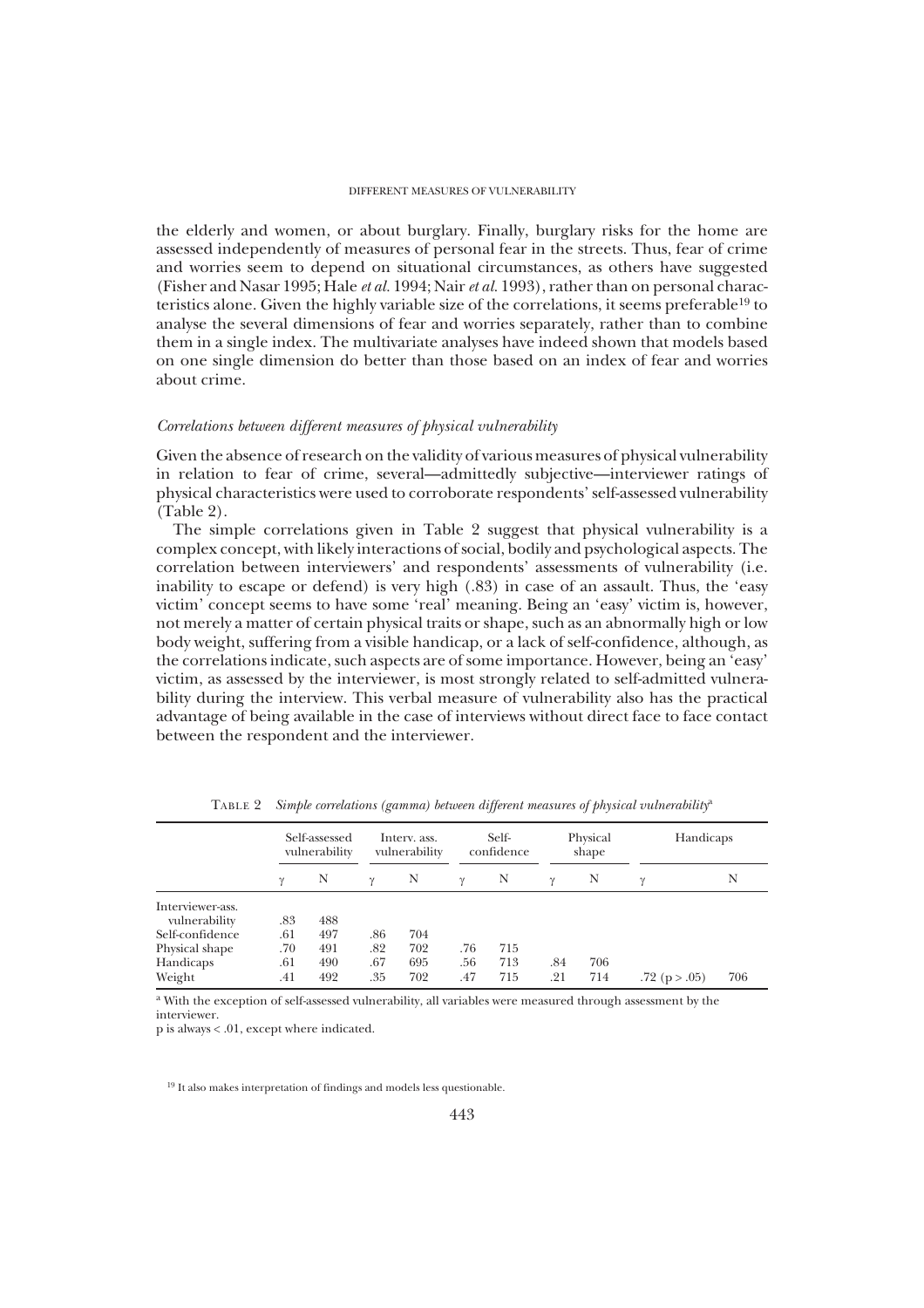| Dependent                          |                 | Fear while walking<br>in the |                                         | Fear while walking<br>home from public |                   | riding on public<br>Fear while |                 | taken while going<br>Precautions |                   | elderly and<br>Fear for |                | Expected        |
|------------------------------------|-----------------|------------------------------|-----------------------------------------|----------------------------------------|-------------------|--------------------------------|-----------------|----------------------------------|-------------------|-------------------------|----------------|-----------------|
|                                    |                 | neighbourhood                |                                         | transport                              |                   | transport                      |                 | out                              |                   | women                   |                | $burglary$ risk |
|                                    | $\succ$         | Z                            | $\rightarrow$                           | Z                                      | $\rightarrow$     | Z                              | $\rightarrow$   | Z                                | $\succ$           | Z                       | $\rightarrow$  | z               |
| Independent                        |                 |                              |                                         |                                        |                   |                                |                 |                                  |                   |                         |                |                 |
| Measures of vulnerability          |                 |                              |                                         |                                        |                   |                                |                 |                                  |                   |                         |                |                 |
| Weight                             | $.34***$        | 695                          | $18**$                                  | 624                                    | $31\,^*$          | 634                            | $.36***$<br>23  | 669                              | $08\,$            | 693                     | $\overline{0}$ | 656             |
| Physical handicaps                 | 46**            | 694                          | $19*$                                   | 624<br>625                             | $\overline{5}$    | 634                            |                 | 668                              | $.28*$            | 692                     |                | 655             |
| Self-confidence<br>Physical shape  | $31*$<br>$35*$  | 695<br>702                   | 38<br>.14                               | 631                                    | $.29*$<br>.23     | 635<br>641                     | $33**$          | 670<br>676                       | $02$<br>08        | 693<br>700              | 582            | 656<br>663      |
| Self-assessed vulnerability        | .72**           | 486                          | 54**                                    | 443                                    | .63**             | 448                            | $53**$<br>73**  | 486                              | $.28**$           | 486                     | 0 <sup>5</sup> | 469             |
| Interviewer-assessed vulnerability | 55**            | 685                          | $40**$                                  | 615                                    | 49**              | 625                            | .42**           | 660                              | 26**              | 684                     | $30**$         | 650             |
| Neighbourhood characteristics      |                 |                              |                                         |                                        |                   |                                |                 |                                  |                   |                         |                |                 |
| Living in a city                   | 12              | 705                          | 66                                      | 633                                    |                   | 644                            | $21**$          | 680                              |                   | 703                     |                | 666             |
| Living alone                       | $26***$         | 706                          | 14                                      | 634                                    | $\frac{09}{16}$   | 645                            | $.19*$          | 680                              | $.32**$<br>$.21*$ | 704                     | 5.59           | 667             |
| Living in a detatched house        | 04              | 703                          | $\overline{0}$                          | 631                                    | 0 <sup>3</sup>    | 642                            | 14              | 677                              | .19               | $701$                   |                | 664             |
| Being a tenant                     | $.22*$          | 703                          | $\overline{5}$                          | 631                                    | $17*$             | 642                            | $.28*$          | 677                              | $.23*$            | $701\,$                 | 13             | 664             |
| Graffiti                           | $.31**$         | 697                          |                                         | 626                                    | $.26***$          | 637                            | $.28*$          | 673                              | **8+              | 697                     | $.20*$         | 660             |
| Public park, forest, waste ground  | $\infty$        | 700                          | $.32**$<br>$.05$                        | 629                                    | $\sqrt{0}$        | 640                            | $\mathcal{O}^2$ | 675                              | $10\,$            | 698                     | $_{09}$        | 661             |
| General attitudes                  |                 |                              |                                         |                                        |                   |                                |                 |                                  |                   |                         |                |                 |
| Traditionalism                     | $33*$           | 678                          | $.34***$                                | 610                                    | $30**$            | 619<br>607                     | $\frac{20}{12}$ | 655                              | 25                | 676<br>670              | 16             | 640             |
| Eco-humanism                       | $40*$           | 667                          | $.33***$                                | 598                                    | $42*$             |                                |                 | 643                              |                   |                         | 0 <sup>3</sup> | 631             |
| Socio-demographic characteristics  |                 |                              |                                         |                                        |                   |                                |                 |                                  |                   |                         |                |                 |
| Sex                                | $.61**$         | 706                          | $.64***$                                | 634                                    | $.62**$           | 645                            | $68**$          | 680                              | .16               | $704$                   |                | 667             |
| Age                                | $.54***$        | 694                          | $.36$<br>$.55**$                        | 622                                    |                   | 633                            | $.37***$        | 668                              |                   |                         |                | 655             |
| Education                          | $.52***$        | 706                          |                                         | 634                                    | $.42***$<br>.45** | 645                            | $.44**$         | 680                              | $.39***$          | 692<br>704<br>663       | 1989700        | 667             |
| <b>SES</b>                         | .24             | 666                          | $\begin{array}{c} 12 \\ 13 \end{array}$ | 600                                    | 25                | 608                            | .04             | 641                              | 0 <sup>5</sup>    |                         |                | 628             |
| Integration                        | $\overline{17}$ | 706                          |                                         | 634                                    | .14               | 645                            | .02             | 680                              | $\Xi$             | 704                     |                | 667             |

compresentations igammal<br>socio-demographic variables.<br>\*\* p < .01 \* p < .05 socio-demographic variables. \*\* p < .01 \* p < .05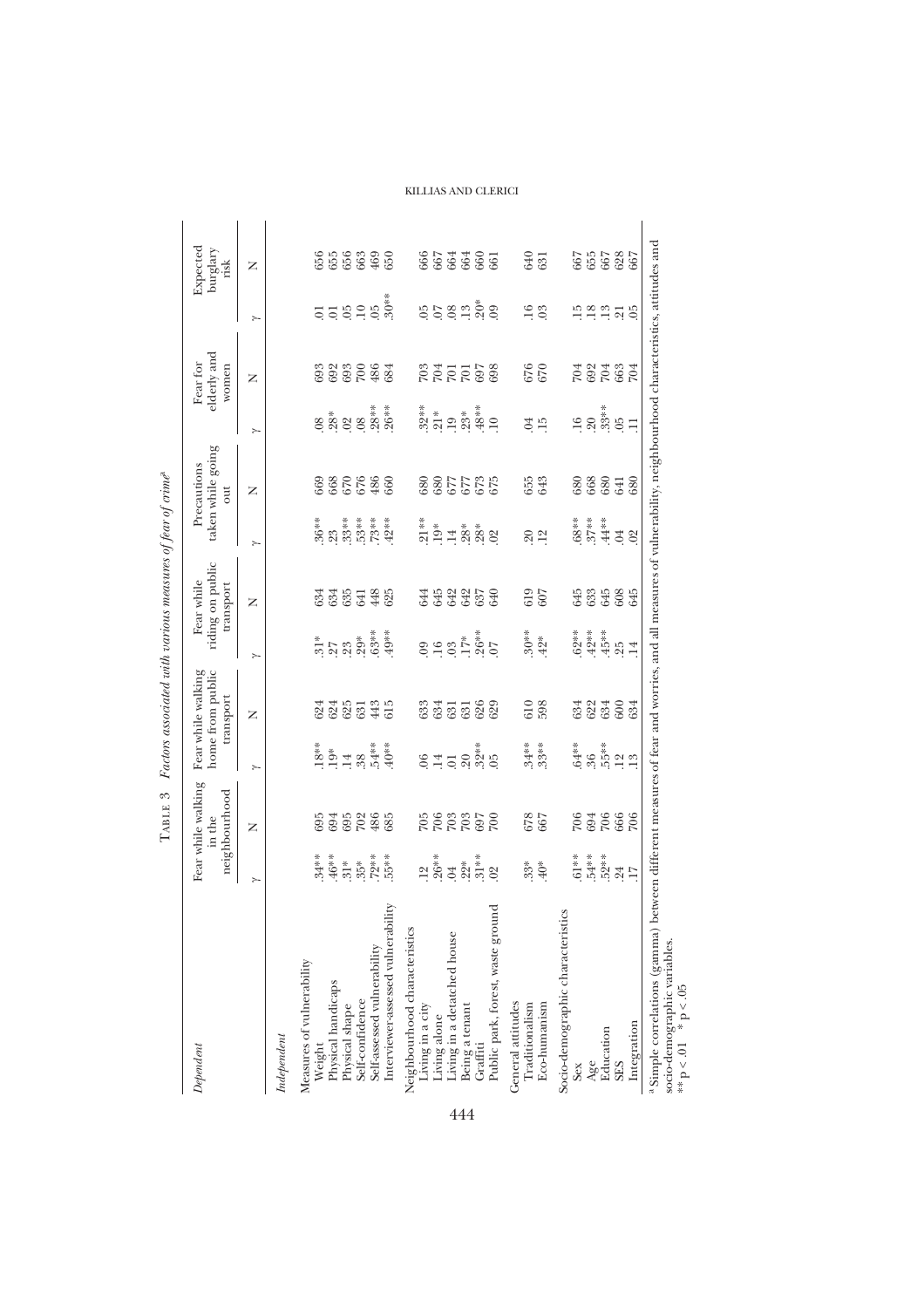### *Correlations (gamma) between fear and independent variables*

Before looking at multivariate relations, all measures of fear used here have been correlated with all relevant independent variables. The correlations were higher if the several measures of vulnerability were kept separate, rather than being combined in an index. Like the other variables, they were dichotomized in order to reduce the problems of extreme distributions across cells; thus, persons who are somewhat or very fearful, or who see themselves as somewhat or certainly inferior to a potential (hypothetical) young assailant, were merged into categories of 'fearful', or 'vulnerable'. This procedure allowed the inclusion of all those who said they would not go out because of fear of crime in the category of 'fearful' respondents without questionable interpretations.

The results confirm that the several forms of personal fear of crime, as well as precautions taken while going out, are correlated with more or less the same independent variables, whereas assessing burglary risks and worries for hypothetical third parties (elderly people and young women) showed a different pattern. We shall look at these differences more closely in the following sections.

As Table 3 shows, the subjective (verbal) measure of vulnerability is more strongly correlated with all measures of personal fear of crime than its interviewer-assessed counterpart. Since fear of crime, as measured here, is a subjective assessment of one's feelings of safety, it seems indeed plausible that it is more strongly correlated with an equally subjective measure of vulnerability. As will be shown below, these first impressions, based on simple correlations, were corroborated during the multivariate analyses.

## *Multivariate models*

On the basis of the independent variables used in Table 3, several models were developed and tested, through logistic regressions, in the search of explanations of fears and worries provoked by crime. The best performing models are summarized in Table 4.20 A separate model was computed for each dependent variable, rather than combining several dependent variables into an index (see above). In the table the logistic regression models explain four dimensions of personal fear of crime, worries about safety for the elderly or women, and burglary risk.<sup>21</sup>

The first four models (Table 4a-4d) concern several dimensions of *personal fears*. Given the high correlations (ranging from .66 to .98) between fear, *after 10 p.m.*, while walking in the neighbourhood, or walking home from public transport stops, while riding on a train and precautions taken while going out, it comes as no surprise that similar models tend to do best in explaining these forms of fear. Being *female* and seeing oneself as *vulnerable* are the only variables that contribute significantly and consistently in explaining all four dimensions of personal fear. If regression coefficients (R) are considered, gender comes first in three of the four models. Vulnerability ranks first in model 4a, second in models 4b and 4d, and fourth in model 4c. *Age*, however, is significant only in two of the four models of personal fear, and never makes it beyond the third rank. It was, in the multivariate models, *not* significantly related to fear while using public transport.

 $20$  All possible interactions were included as well, but turned out to be non significant (with one exception in Table 4c).

<sup>&</sup>lt;sup>21</sup> Note that the number of missing observations (and, thus, the size of N) differs between the several models.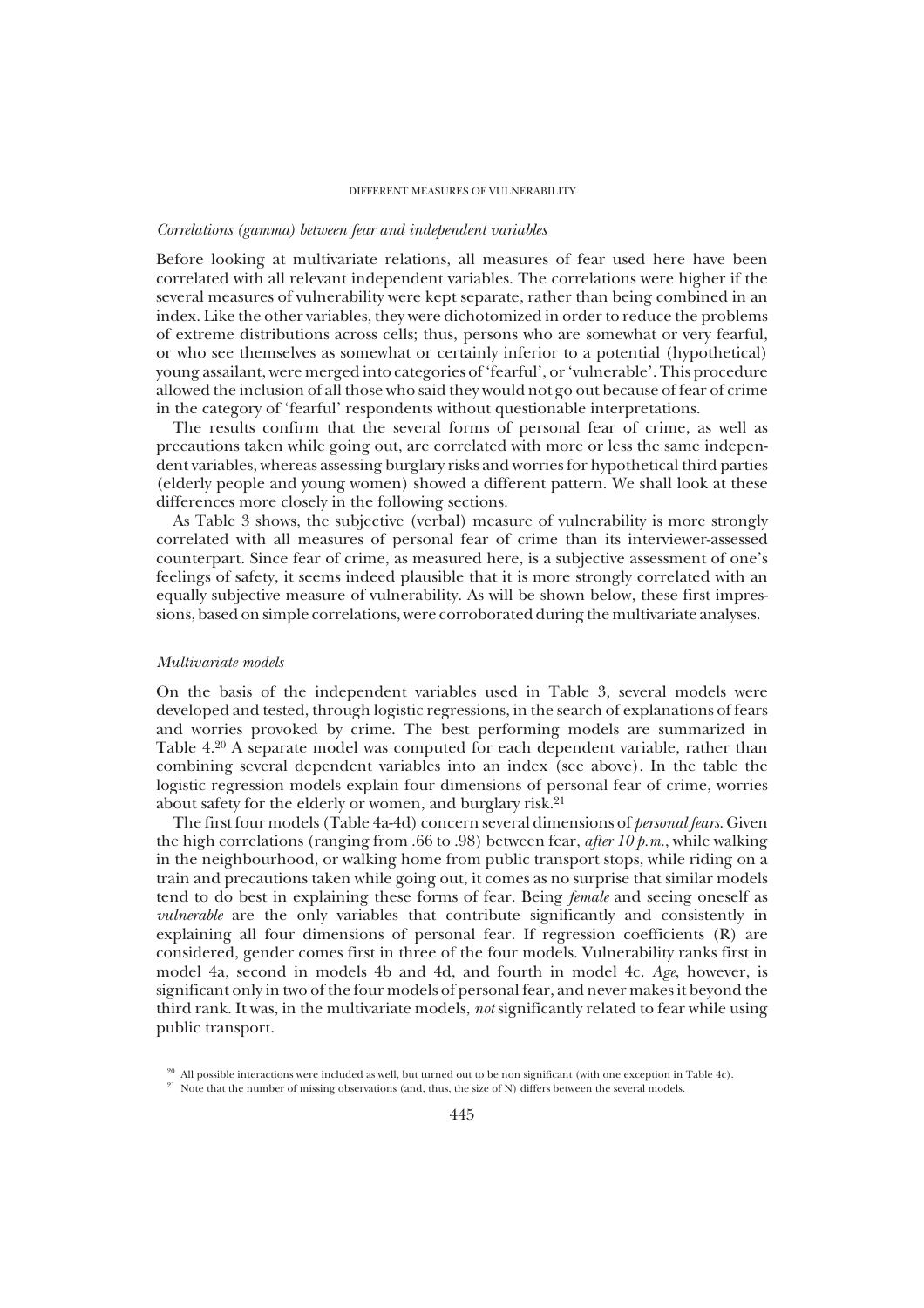TABLE 4 *Logistic regression models explaining four dimensions of personal* fear of crime, and worries about the elderly's or women's safety, and burglary risk.<sup>a</sup>

TABLE 4a *Fear while walking in the neighbourhood after 10 p.m. (N = 453)*

| Variables                     | R         | Exp(B) |
|-------------------------------|-----------|--------|
| <b>Sex</b>                    | $.1722**$ | 3.23   |
| Age                           | $.1407**$ | 3.22   |
| Vulnerability (self-assessed) | $.1752**$ | 3.21   |
| Being a tenant                | $.1173**$ | 3.16   |
| Living in a detached house    | $.0847*$  | 2.44   |
| Neighbourhood (run down)      | $.0861*$  | 1.91   |
| Traditionalist attitudes      | .0139     | 1.75   |

 $^{\rm a}$  Note that the number of missing observations (and thus the size of N) differs between the several models.

Percentage correctly classified: fearful 34, overall 80.  $*$  p < .01  $*$  p < .05.

|  | TABLE 4b Fear while going home from the bus stop of public transport $(N = 418)$ |  |  |  |  |  |  |  |  |  |  |
|--|----------------------------------------------------------------------------------|--|--|--|--|--|--|--|--|--|--|
|--|----------------------------------------------------------------------------------|--|--|--|--|--|--|--|--|--|--|

| Variables                     | R         | Exp(B) |
|-------------------------------|-----------|--------|
| <b>Sex</b>                    | $.1954**$ | 3.40   |
| Age                           | $.1184**$ | 2.77   |
| Being a tenant                | $.0954**$ | 2.54   |
| Living in a detached house    | $.0961**$ | 2.53   |
| Vulnerability (self-assessed) | $.1327**$ | 2.40   |
| Traditionalist attitudes      | .0839*    | 2.33   |
| Neighbourhood (run down)      | $.0818*$  | 1.83   |

Percentage correctly classified: fearful 32, overall 75. \*\* p < .01 \* p < .05.

TABLE 4c *Fear while riding on public transport (train, bus, tramway) (N = 429)*

| Variables                                                     | R         | Exp(B) |
|---------------------------------------------------------------|-----------|--------|
| <b>Sex</b>                                                    | $.2285**$ | 4.28   |
| Living alone                                                  | $.1350**$ | 3.05   |
| Education (low)                                               | .1329**   | 2.83   |
| Neighbourhood (run down)                                      | $.1264**$ | 2.59   |
| Vulnerability (self-assessed)                                 | $.0760*$  | 1.83   |
| Age                                                           | .0000     | 1.31   |
| Neighbourhood $\times$ household composition<br>(interaction) | $-.0683*$ | 0.29   |

Percentage correctly classified: fearful 36, overall 77. \*\*  $p < .01$  \*  $p < .05$ .

|  | TABLE 4d <i>Precautions taken while going out after</i> 10 $p$ <i>m.</i> ( $N = 452$ ) |  |  |  |  |  |  |  |  |  |
|--|----------------------------------------------------------------------------------------|--|--|--|--|--|--|--|--|--|
|--|----------------------------------------------------------------------------------------|--|--|--|--|--|--|--|--|--|

| Variables                     | R         | Exp(B) |  |
|-------------------------------|-----------|--------|--|
| <b>Sex</b>                    | $.2650**$ | 5.11   |  |
| Vulnerability (self-assessed) | $.1945**$ | 3.64   |  |
| Age                           | .0535     | 2.01   |  |
| Being a tenant                | $.0707*$  | 1.78   |  |
| Living in city                | $.0680*$  | 1.72   |  |
| Neighbourhood (run down)      | $.0630*$  | 1.69   |  |

Percentage correctly classified: 69 of those who take precautions, overall 76. \*\*  $p < 01$  \*  $p < 05$ .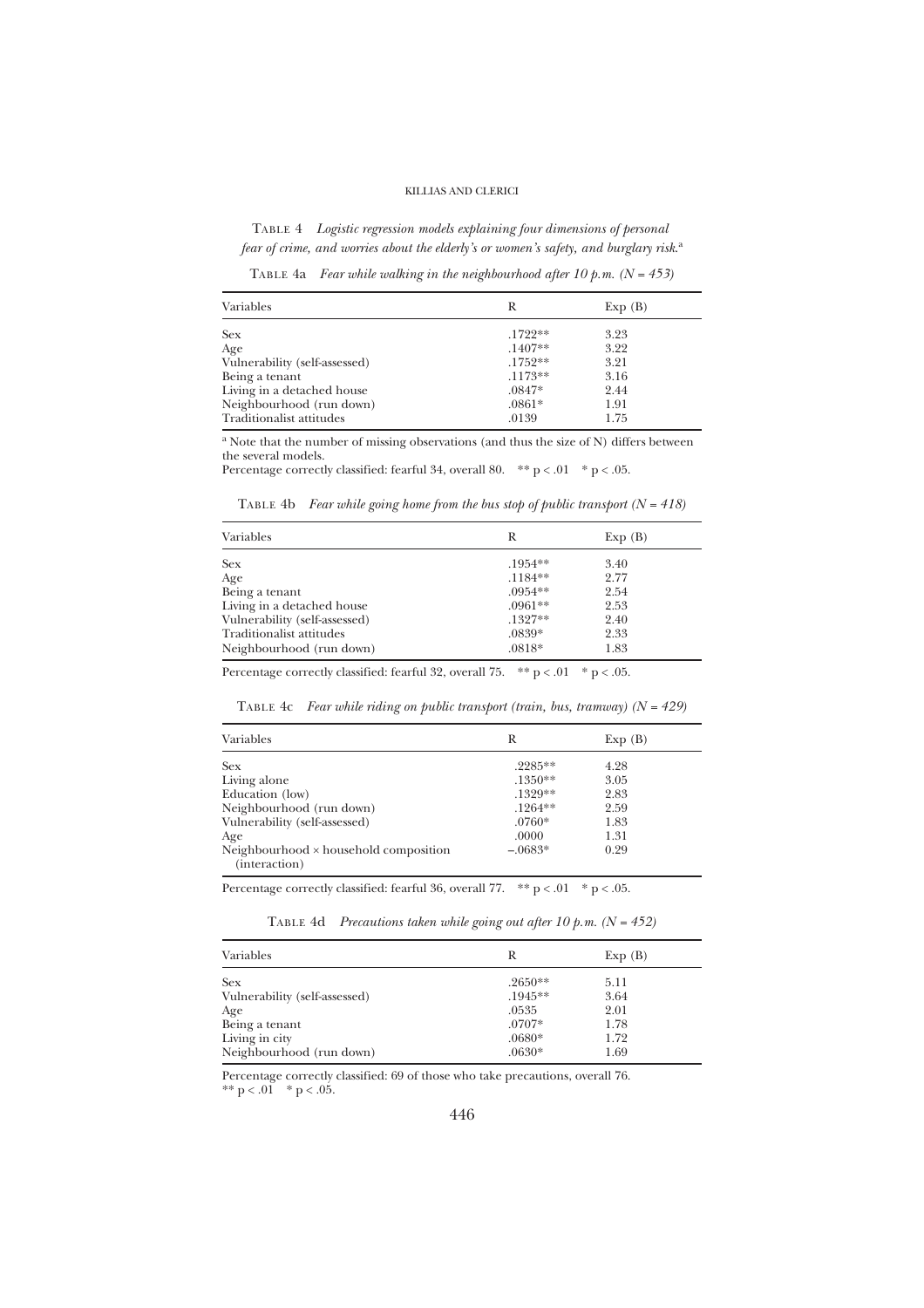TABLE  $4e$  *Fear for elderly people and young women in the neighbourhood* ( $N = 696$ )

| Variables                |           | Exp(B) |
|--------------------------|-----------|--------|
| Neighbourhood (run down) | $.1724**$ | 2.65   |
| Education (low)          | $.0911**$ | 1.99   |
| Living in city           | $.0686*$  | 1.63   |
| Living alone             | $.0590*$  | 1.59   |

Percentage correctly classified: fearful 8, overall 77. \*\*  $p < .01$  \*  $p < .05$ .

| Variables                               | R         | Exp(B) |
|-----------------------------------------|-----------|--------|
| Interviewer's gender                    | $.1431**$ | 2.20   |
| Vulnerability (assessed by interviewer) | $.1136**$ | 1.98   |
| Neighbourhood (run down)                | .0978**   | 1.89   |
| Traditionalist attitudes                | .0266     | 1.49   |
| <b>Sex</b>                              | .0000     | 1.13   |
| Age                                     | .0000     | 0.67   |

TABLE 4f *Perceived burglary risk for the next 12 months (N = 541)*

Percentage correctly classified: fearful 34, overall 65. \*\*  $p < .01$  \*  $p < .05$ .

Being a tenant<sup>22</sup> and living in a detached house<sup>23</sup> are significantly related to three and two models respectively of personal fear. Living in a city (instead of in a rural or suburban area) plays a role only in connection with precautions, and even then not very convincingly. This may reflect the diminishing differences between living in Switzerland's relatively small towns, and in the remaining (usually suburban) areas. More important is the visible presence of signs of decay in the neighbourhood, such as litter, graffiti and 'strange' people hanging around (Lewis and Maxfield 1980); it appears in all six models and so contributes to the explanation of personal fears as well as of worries, although R scores and odds ratios tend to be modest in most models. Other variables tend to appear only in single models, such as (low) education,  $24$  holding traditionalist values  $25$  and household composition (i.e. living alone).26

Given the interest of interviewer effects for future research, we tried to take the interviewer's age and gender of all models into account. These additional variables were significant in none of the models considered, with the exception in explaining perceived burglary risks (Table 4f). Taking the interviewer's gender into account, however, increased the percentage of individuals who were correctly classified as 'fearful'.27

Of interest also are the differences in *correct classifications* among the six models. The four models explaining personal fears classify as predicted between 74 and 80 per cent of

 $22$  Which probably means living in a less privileged area.

<sup>&</sup>lt;sup>23</sup> With probably more 'dark' spots in the neighbourhood, cf. Fisher and Nasar (1995).

<sup>&</sup>lt;sup>24</sup> Significant only in models 4c and 4e.

 $25$  Significant only in model 4b.

<sup>&</sup>lt;sup>26</sup> Significant only in model 4e. Living alone can be seen as a special aspect of vulnerability, in so far as people who have nobody to take care of them in case of an emergency are indeed more vulnerable (cf. Roché 1993).

<sup>27</sup> For example, in model 4a the percentage correctly classified as 'fearful' increased (from 34) to 38, in model 4b from 32 to 41 per cent, in model 4e from 8 to 14 per cent. The overall proportion of correctly classified respondents never increased by more than 2 per cent.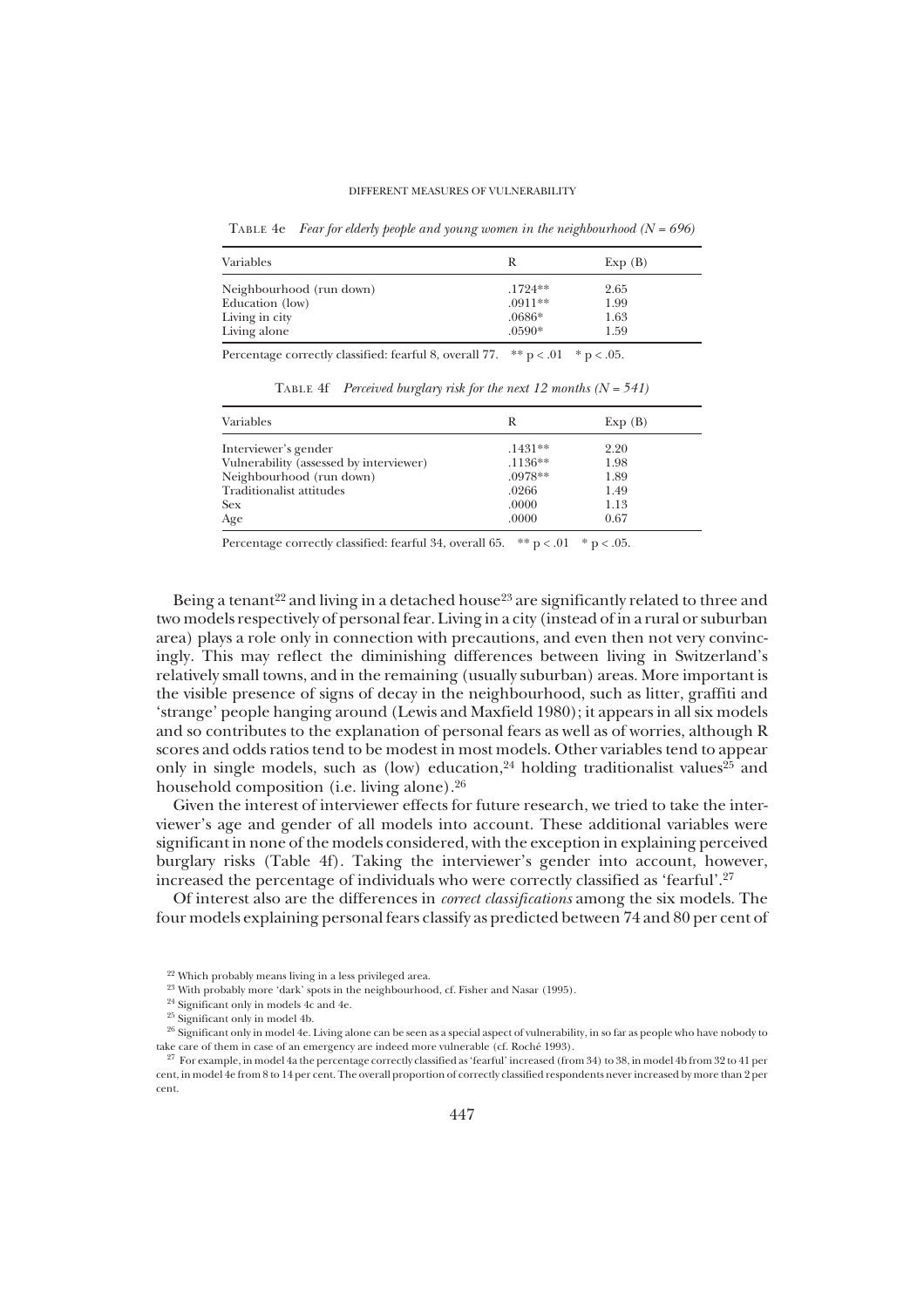the respondents overall, and between 32 and 69 per cent of those who were predicted as 'fearful'. The two models explaining worries (4e and 4f) turn out to be much less powerful. This means that the variables considered here are more related to fears than to worries, and that different variables may be needed to explain perceived burglary risks and worries about the safety of the elderly or young women.

Perhaps even more important is the failure of all *interviewer-assessed* measures of vulnerability to contribute, to the same extent as self-assessed vulnerability, to personal fear of crime. With one exception, they even fail to contribute to worries about crime. Therefore, asking respondents directly about their self-perceived ability to defend themselves or to escape in the case of a (hypothetical) attack by a young robber, is not only possible in the case of telephone or mail surveys, but may even lead to more valid measures of vulnerability. As we have noted above, it happens more often that the interviewer sees the respondent as vulnerable, whereas the latter does not, than that they disagree the other way round. Particularly younger respondents are sometimes less critical than an observer. It has to remain open whose judgement is more realistic. However, it is feasible that a respondent's denial of vulnerability may be associated with more optimistic views about his personal safety. In this sense, it is plausible that personal fear of crime, being equally subjective and self-perceived, may best be explained by how respondents themselves think they are able to cope with potential threats.

## *Discussion*

The results have shown that fear of crime in the streets and at night has very little to do with ideological or political orientation, education, SES or other socio-demographic variables. It increases mostly with sex, physical vulnerability and age, and with neighbourhood characteristics which are correlated with objective risks, such as graffiti, people hanging around, or litter in the streets. Thus, fear of personal crime and burglary is widely explained by variables which are somehow related either to objective risks, or to the likely seriousness of the consequences, or to the inability of the respondent to control risks or outcome, or both.

The observed differences between the *fear while walking in the streets* model and *while using public transportation* are plausible. Since risk of direct physical confrontation may not be in the foreground while riding on a train, it makes sense that these fears are less dependent on age and vulnerability. However, gender remains important since 'assaults' in public transport usually take the form of harassment, to which women are particularly exposed and which largely shape their feelings of fear (Pain 1995; Walklate 1997). It also makes sense that the characteristics of the neighbourhood where the bus, train or tramway is running plays a significant role, since the likelihood of having uncomfortable encounters with other passengers clearly varies by geographic area.

Perceived *burglary risk* and *worries for the safety of the elderly and of women* in one's own neighbourhood tend to depend on neighbourhood characteristics (signs of decay, Lewis and Maxfield 1980) rather than on demographic factors and on personal vulnerability. This seems to suggest that respondents distinguish between threats to their personal safety, to the safety of others, and to their apartment. The only inconsistency are worries about burglary which seems to increase with vulnerability (i.e. being an 'easy' victim), as assessed by the interviewer, but not with other measures of vulnerability and not even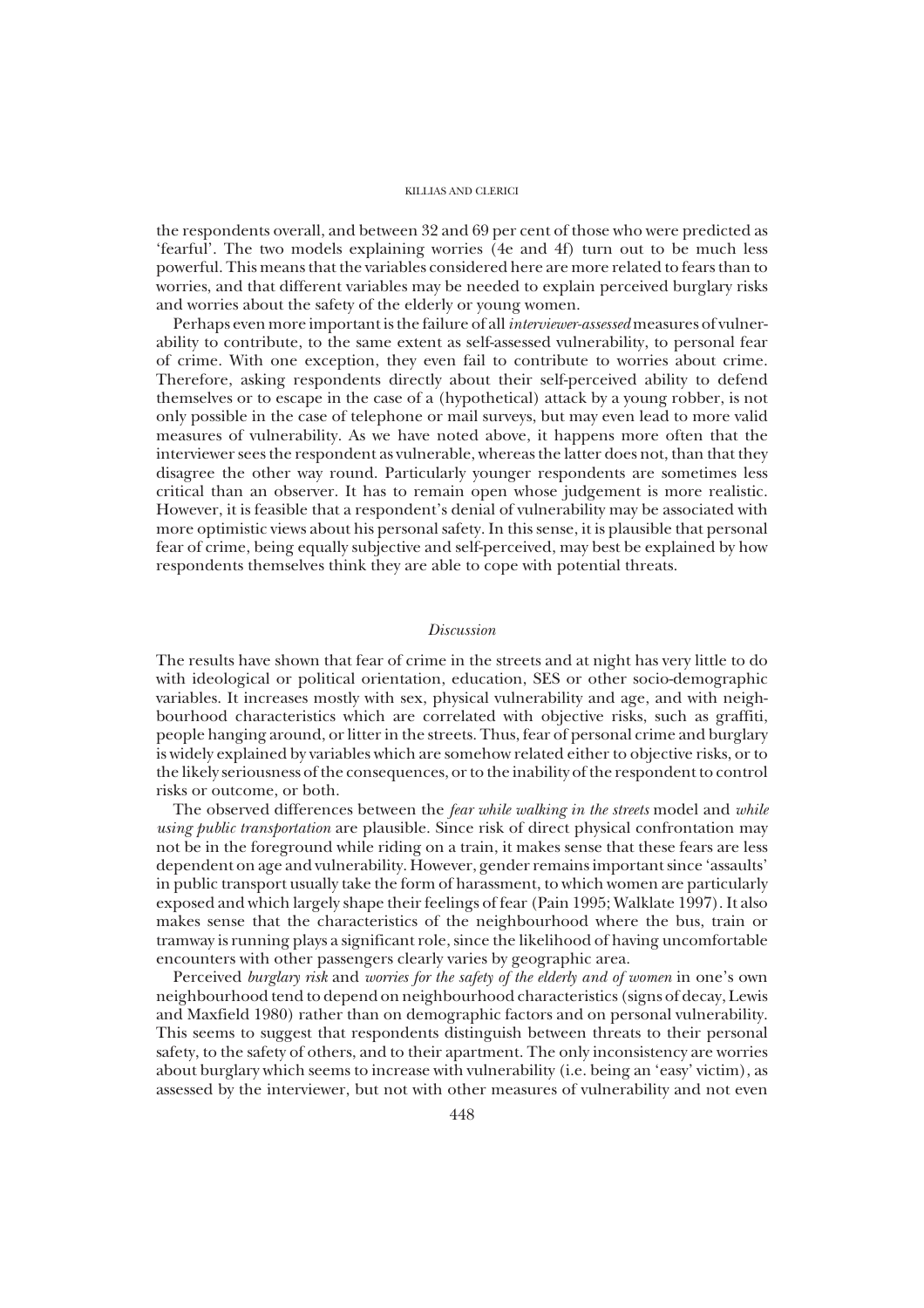with age. Worries for (vulnerable) others, including burglary, are, however, significantly related to neighbourhood characteristics (graffiti, litter, 'strange' people hanging around). Concern for others, as well as expected burglary risk, may be related to a perceived lack of social control in the area in question, i.e. they may increase with objective risks which are likely to be correlated with such neighbourhood characteristics (Hale *et al.* 1994).

A final interesting result is the absence of significant contributions to the models by the remaining variables, such as *SES, social integration,* and *attitudes.*<sup>28</sup> Given the great attention to variables such as unemployment, social decay, and political or religious attitudes in theoretical explanations of fear of crime (Robert and Pottier 1997), the results observed here may necessitate revising some popular beliefs among scholars and policy makers. Much more than being related to such factors, fear of crime in the public sphere, i.e. in the streets or in public transportation, seems to be a matter of sex, vulnerability and neighbourhood characteristics.

# *Conclusions*

Even when competing with several other independent variables, and even in relation to various measures of fear, vulnerability turned out to be a very important factor in the explanation of personal feelings of fear of crime. Sex, but not age, remains important, even after control for vulnerability (i.e. inability to cope with a physical attack). This may reflect women's special exposure to sexual assault and harassment (Pain 1995). Neighbourhood characteristics, i.e. signs of decay (graffiti, litter, 'strange' people hanging around) are important, but less so than personal vulnerability. Worries about burglary risk and the safety of vulnerable people (i.e. the elderly and women) are probably related to factors beyond the respondent's personal characteristics.

Situational factors, related to 'hotspots' eliciting fear (Fisher and Nasar 1995), street lighting and environmental improvements (Nair and Ditton 1995), have not been included here, with the exception of perceived signs of decay in the neighbourhood. The issue of situational dimensions (Obergfell-Fuchs and Kury 1996) of vulnerability should, therefore, not be considered closed. However, future surveys should try to include a verbal question on perceived (in)ability to escape or defend oneself against a possible young assailant. It could be shown that such a question might do better than observed measures of vulnerability in explaining personal fears of crime.

### **REFERENCES**

ALIMAM, A. (1993), *Le Sentiment d'Insécurité: Etude Théorique et Conceptuelle*. Lausanne: Institut de Police Scientifique et de Criminologie de l'Université de Lausanne.

BANDURA, A. (1986), 'Fearful Expectations and Avoidant Actions as Coeffects of Perceived Self-Inefficacy', *American Psychologist*, 41: 1389–91.

FISHER, B. and NASAR, J. L. (1992), 'Design for Vulnerability: Clues and Reactions to Fear of Crime', *Sociology and Social Research*, 76: 48–56.

<sup>28</sup> With one exception in model 4b.